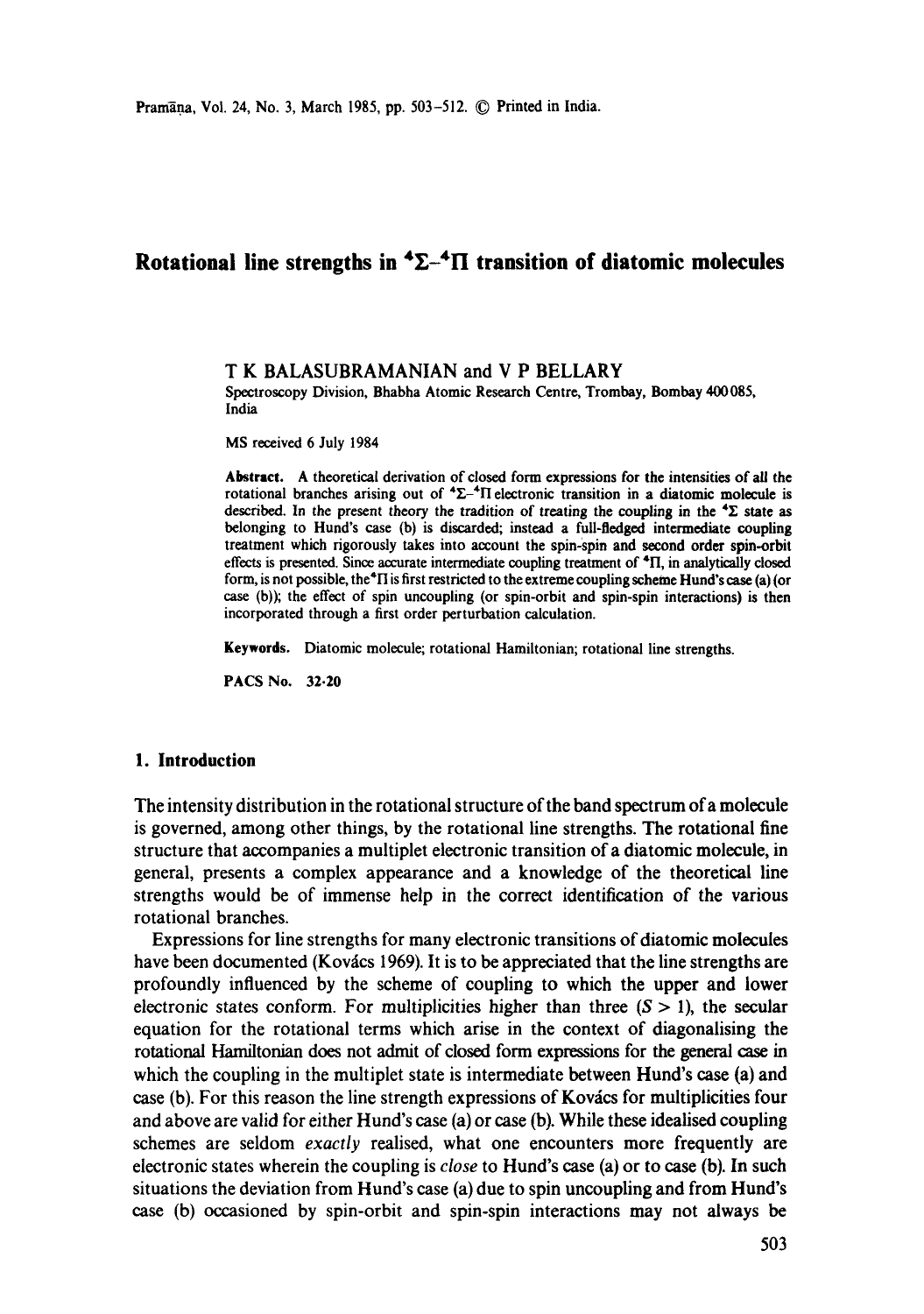negligible. It is then necessary to tackle such situations by standard perturbation technique. Details of this approach for a  ${}^{4}\Sigma_{-}{}^{4}\Pi$  transition form the theme of the present paper. This perpendicular type of transition occurs in many eleven valence electron molecules like NO and  $O_2^+$  which await quantitative elucidation of their intensity distribution. This has provided a strong motivation for pursuing this problem. A further impetus to this motivation is provided by the fortunate circumstance that closed form intermediate coupling treatment of  ${}^{4}\Sigma$  state is rigorously possible.

## **2. Theoretical details**

#### 2.1 *Hamiltonian*

In order to develop expressions for the rotational line strengths one should start with the rotational eigenfunctions of the  ${}^{4}\Sigma$  and  ${}^{4}\Pi$  states. These are obtained by diagonalising the rotational Hamiltonian (Hougen 1970).

$$
H = B\mathbf{R}^2 + \gamma \mathbf{R} \cdot \mathbf{S} + A\mathbf{L} \cdot \mathbf{S} + (2\lambda/3)(3S_z^2 - S^2),
$$
  
with  $\mathbf{R} = (\mathbf{J} - \mathbf{L} - \mathbf{S}).$  (1)

The angular momenta J, L and S (expressed in units of  $\hbar$ ) have their customary meaning (Hougen 1970). B is the rotational constant and  $\gamma$  represents the spin-rotation interaction parameter. The constant  $\lambda$  includes both spin-spin and second order spinorbit contributions (Balasubramanian and Narasimham 1979). The term in A which allows for first order spin-orbit effect is non-zero only for states other than  $\Sigma$ . All the parameters in Hamiltonian (1) are in wavenumber units. In arriving at the eigenfunctions of (1) we prefer to work in case (a) basis. In what follows, a typical basis function will be described as  $1^{2s+1}\Lambda_{\Omega}$ ;  $\Omega JM >$ . We recall that in case (a) description the components  $\Lambda$ ,  $\Sigma (= S_z)$  and  $\Omega = \Lambda + \Sigma$  are along the internuclear axis which is the z axis of the molecule-fixed  $(x, y, z)$  frame.  $M = J_z$ ) represents the component of J along the Z axis of a laboratory-fixed frame  $(X, Y, Z)$ . The relation between the two frames has been elaborated by Kovács (1969).

## 2.2 *Eigenfunctions of*  $4\Sigma$  *state*

For a  ${}^{4}\Sigma$  state the diagonalization of the Hamiltonian is straightforward (see Balasubramanian and Narasimham 1979). By a suitable choice of Wang sums of pairs of basis functions formed out of the four basis functions  $|^{4}\Sigma_{0}$ ;  $\Omega JM$  ) with  $\Omega = -3/2$ , **-** 1/2, 1/2 and 3/2, the 4 x 4 secular determinant of the problem may be reduced to two  $2 \times 2$  diagonal blocks which admit of closed form solutions. The resulting eigenfunctions are given in table 1a. The coefficients  $a_j, b_j$  etc. appearing in the table are given by

$$
a_{\overline{J}} = [1 + \{u(J) \pm (1 + u^2(J))^{1/2}\}^2]^{-1/2},
$$
  
\n
$$
b_{J}^{\pm} = [u(J) \pm (1 + u^2(J))^{1/2}] \cdot a_{J}^{\pm},
$$
  
\n
$$
c_{J}^{\pm} = [1 + \{v(J) \pm (1 + v^2(J))^{1/2}\}^2]^{-1/2}
$$
  
\n
$$
d_{J}^{\pm} = [v(J) \pm (1 + v^2(J))^{1/2}] \cdot c_{J}^{\pm},
$$
\n(2)

with

$$
u(J) = 2\lambda/(B - \gamma/2) + (J - 3/2)/[3(J - 1/2)(J + 3/2)]^{1/2}
$$
  
\n
$$
v(J) = 2\lambda/(B - \gamma/2) - (J + 5/2)/[3(J - 1/2)(J + 3/2)]^{1/2}.
$$
 (3)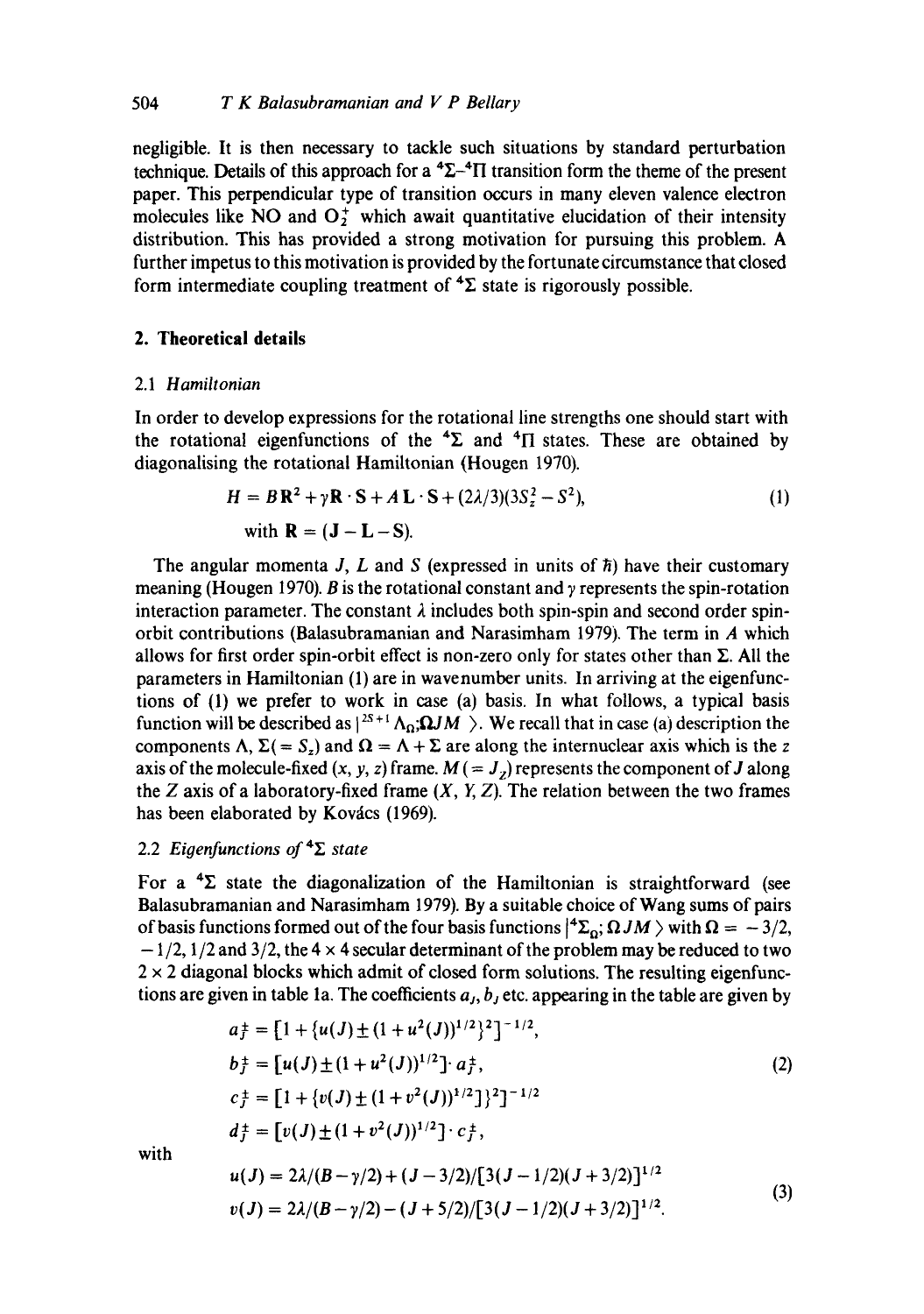To illustrate how table 1a may be used to obtain the rotational wave functions of  ${}^4\Sigma$  we give below the example, of  $|F_2(J)\rangle$ . Referring to table 1a we readily write

$$
|F_2(J)\rangle = (c_J^+/\sqrt{2})|^4 \Sigma_{-3/2} + (b_J^+/\sqrt{2})|^4 \Sigma_{-1/2} - (d_J^+/\sqrt{2})|^4 \Sigma_{1/2} \rangle
$$
  
 
$$
-(c_J^+/\sqrt{2})|^4 \Sigma_{3/2} \rangle
$$

## 2.3 *Eigenfunctions of*  ${}^4\Pi$  *state close to Hund's case (a)*

The eigenfunctions of <sup>4</sup>H state belonging to Hund's case (a) can be designated as  $|^{4}$ H<sub>0</sub>;  $\Omega J M$ ;  $p$  =  $|{}^4\Pi_0$  for short, with  $\Omega = -1/2$ , 1/2, 3/2 and 5/2 (parenthetically we remark that the function  $|{}^4\Pi_o$ ;  $\Omega JM$ ;  $p \rangle$  actually stands for either of the linear combinations  $\frac{1}{\sqrt{2}}\left\{ \left|^{4}\Pi_{\Omega} ; \Omega JM \right\rangle + (p)|^{4}\Pi_{-\Omega} ; -\Omega JM \right\}$  with  $p = +$  or  $-$ . The choice of p is dictated by the particular  $\Lambda$ -component to which the transition occurs). In this idealised situation each base state is characterised by well-defined projection  $\Sigma$  of S along the molecular axis. In the rotating molecule, however, rotation tends to mix states with different  $\Sigma$  (and hence  $\Omega$ ). This phenomenon is known as spin uncoupling (Herzberg 1950). In real situations the molecule starts out as case (a) for slow rotations but at faster rotations the spin uncoupling can introduce a considerable deviation from case (a). As has been pointed out right at the beginning, intermediate coupling calculation, in an analytically closed form, is not possible for the  ${}^{4}$ II state without serious approximations. Therefore, we are content to consider the spin uncoupling by

The term in Hamiltonian (1) describing spin uncoupling may be shown to be

$$
H'_{a} = -(B - \gamma/2)(J_{+}S_{-} + J_{-}S_{+}),
$$
\n(4)

where

$$
J_{+} = J_{x} + iJ_{y}, \quad J_{-} = J_{x} - iJ_{y}
$$
 etc.

In the light of this, (I) can be rewritten as:

a first order perturbation approach.

$$
H = H_0^a + H_a',\tag{5}
$$

where

$$
H_0^a = B\{(J^2 - J_z^2) + (L^2 - L_z^2)\} + (B - \gamma)(S^2 - S_z^2) + A L_z S_z + (2\lambda/3)(3S_z^2 - S^2)
$$
 (6)

(Hougen 1970). In (6) we have ignored certain terms which do not have matrix elements within the limited base states we are considering here. In this form  $H_0^a$  generates the eigenfunctions  $\{^4\Pi_o; \Omega J M; p \}$  appropriate for pure case (a) which would serve as the zeroth order wave functions for the perturbation calculations. Our aim is to find the first order correction to the eigenfunctions due to the perturbation  $H'_{\alpha}$ . The modified eigenfunction to first order is given by:

$$
|\psi_n\rangle = |\psi_n^0\rangle + \sum_{i \neq n} (H'_a)_{in} |\psi_n^0\rangle / (E_n^0 - E_i^0). \tag{7}
$$

(see Pauling and Wilson **1935).** In (7) it is sufficient to restrict the summation to the four multiplet components of the <sup>4</sup> $\Pi$  state. The zeroth order energies  $E_n^0$ [= $T_\Omega(J)$ ] are as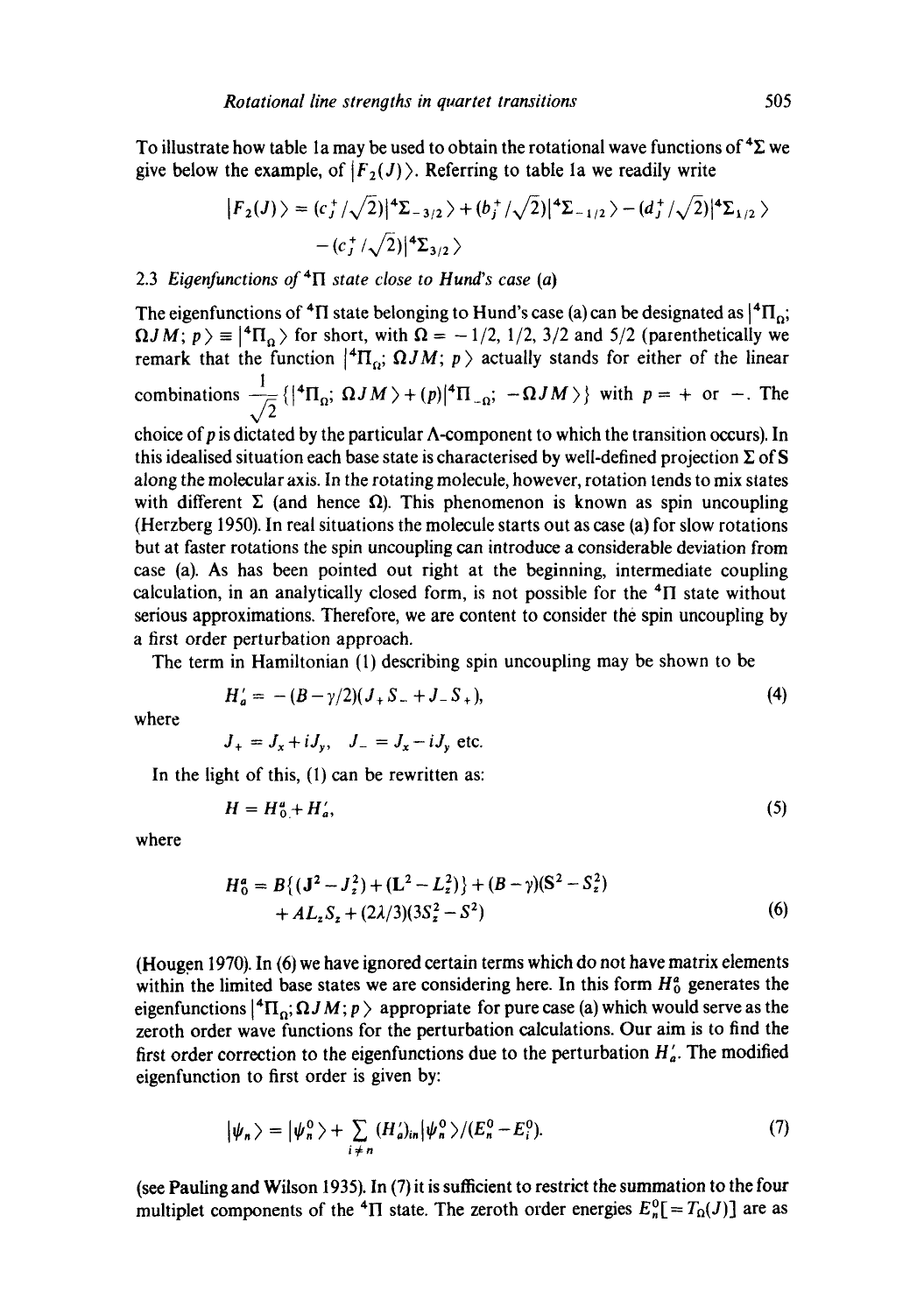| Rotational<br>sub-state                                               | I(a): 42 state belonging to intermediate case<br>state $\rightarrow$ $ 4\Sigma_{-3/2} \rangle$<br><b>Base</b> | $ \mathbf{z}_{-1/2}\rangle$                                        | $ \ensuremath{^4\Sigma_{1/2}}\xspace\rangle$                            | $ \ensuremath{^4\Sigma_{3/2}}\xspace\rangle$         |
|-----------------------------------------------------------------------|---------------------------------------------------------------------------------------------------------------|--------------------------------------------------------------------|-------------------------------------------------------------------------|------------------------------------------------------|
| $ F_2(J)\rangle$<br>$ F_1(J)\rangle$                                  | $a_j^+/\sqrt{2}$                                                                                              |                                                                    | $b_1^+/\sqrt{2}$<br>- dj / $\sqrt{2}$                                   | $a_j^*/\sqrt{2}$<br>$-c_{J}^{+}/\sqrt{2}$            |
| $ F_3(J)\rangle$<br>$ F_4(J)\rangle$                                  | $a_{\rm J}^2/\sqrt{2}$<br>$c_J^-/\sqrt{2}$                                                                    | $b_1^+(1)$<br>$d_1^+(1)$<br>$b_1^-(1)$<br>$d_1^-(1)$<br>$d_1^-(1)$ | $b_j^2/\sqrt{2}$<br>- $d_j^2/\sqrt{2}$                                  | $a_J^2/\sqrt{2}$<br>$-c_J^2/\sqrt{2}$                |
| Rotational<br>sub-state <sup>*</sup>                                  | $-1/2$<br>I(b): <sup>4</sup> II close to Hund's case (a<br>state $\rightarrow$ [ <sup>4</sup> II.<br>Base     | $ {}^4\Pi_{1/2}\rangle$                                            | $\langle \mathbf{H}_{\mathbf{1}_{3/2}} \rangle$                         | $ {}^4\Pi_{5/2}\,\rangle$                            |
| $ \psi_{\scriptscriptstyle 1}(J)\rangle$<br>$\vert\psi_{2}(J)\rangle$ | $-\sqrt{3}B(J+1/2)/(A-4\lambda)$                                                                              | $\sqrt{3 B(J+1/2)/(A-4\lambda)}$                                   | $2\overline{B}[(J-1/2)(J+3/2)]^{1/2}/\overline{A}$                      |                                                      |
| $ \psi_3(J)\rangle$<br>$\ket{\psi_*(J)}$                              |                                                                                                               | $-2\overline{B}[(1-1/2)(1+3/2)]^{1/2}/\overline{A}$                | $-\sqrt{3\,\overline{B}\left[(J+5/2)(J-3/2)\right]^{1/2}/(J+4\lambda)}$ | $\sqrt{3B[(J-3/2)(J+5/2)]^{1/2}/(\bar{A}+4\bar{Z})}$ |
|                                                                       |                                                                                                               |                                                                    |                                                                         |                                                      |

**Table 1.** Rotational wave functions in case (a) basis for  $*2$  and  $*1$  states. The coefficients as functions of J are given under each base state. Table 1. Rotational wave functions in case (a) basis for <sup>4</sup>2 and <sup>4</sup>II states. The coefficients as functions of J are given under each base state.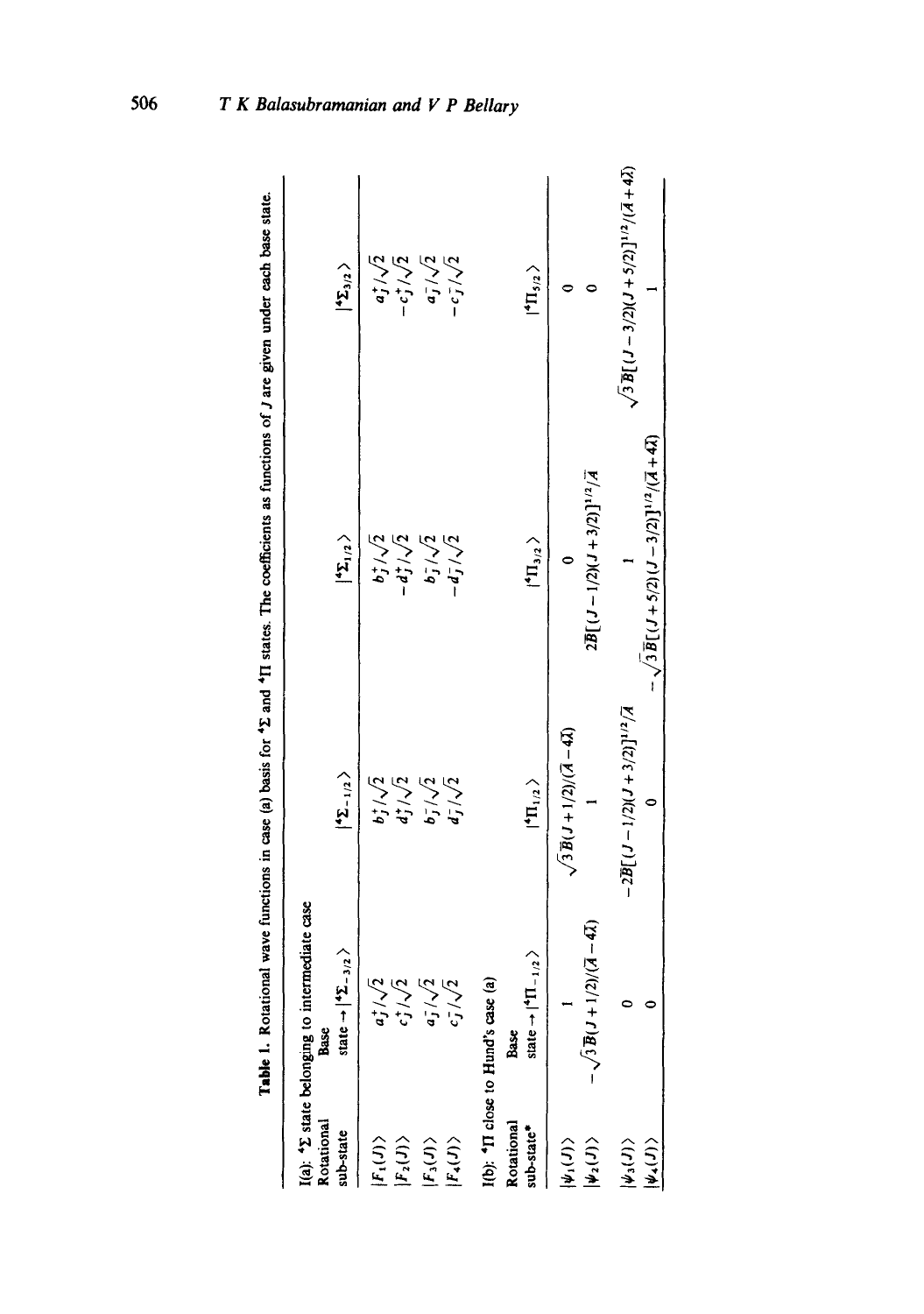|                         |                                                                           | I(c): $4\pi$ close to Hund's case (b) (All the coefficients should be multiplied by the factor $1/8\sqrt{2}$ J) |                                                                                     |                                                                                           |
|-------------------------|---------------------------------------------------------------------------|-----------------------------------------------------------------------------------------------------------------|-------------------------------------------------------------------------------------|-------------------------------------------------------------------------------------------|
| Rotational<br>sub-state | state $\rightarrow$ $\mid$ <sup>4</sup> $\Pi$ <sub>-1/2</sub> $>$<br>Base | $ 4\Pi_{1/2}\rangle$                                                                                            | $\langle \mathbf{n}_{\mathbf{3/2}} \rangle$                                         | $ {}^4\Pi_{5/2}$ $\rangle$                                                                |
| $ F_1(J)\rangle$        | $[8J(2J-3)]^{1/2}+3Y$<br>$-\sqrt{3}\mu$                                   | $[24J(2J-3)]^{1/2} + \sqrt{3}Y + \mu$                                                                           | $(2J-1)$ $-\sqrt{3}Y+\mu$<br>$\left[24J(2J-3)(2J+3)\right]^{1/2}$                   | $-3Y-\sqrt{3}\mu$<br>$\left[ 8J(2J+3)(2J+5)\right]^{1/2}$<br>$\frac{2J+1}{J}$             |
| $ F_2(J)\rangle$        | $2J\left[\frac{6(2J+1)}{(J+1)}\right]^{1/2}$                              | $[(J+1)(2J+1)]^{1/2}$<br>$\sqrt{8J(2J+5)}$                                                                      | 71/2<br>$-2J(2J-7)\left[\frac{2(2J+3)}{(J+1)(2J-1)(2J+1)}\right]$                   | $-2J$ $6(2J-3)(2J+3)(2J+5)$ <sup>1/2</sup><br>$\lfloor (J+1)(2J-1)(2J+1) \rfloor$         |
|                         | + $\sqrt{3}Y-\mu$                                                         | $-5Y + \sqrt{3}\mu$                                                                                             | $-5Y - \sqrt{3}\mu$                                                                 | $+\sqrt{3}Y+\mu$                                                                          |
| $ F_3(J)\rangle$        | $[24J(2J+1)]^{1/2}$                                                       | $-\sqrt{8J(2J-3)}$<br>$(2J+1)^{1/2}$                                                                            | $-(2J+9)\left[\frac{8J(2J-1)}{(2J+1)(2J+3)}\right]^{1/2}$                           | $\left[24J(2J-3)(2J-1)(2J+5)\right]^{1/2}$<br>$(2J+1)(2J+3)$                              |
|                         | $-\sqrt{3}Y+\mu$                                                          | $-5Y + \sqrt{3}\mu$                                                                                             | $+5Y + \sqrt{3}\mu$                                                                 | $+\sqrt{3Y+\mu}$                                                                          |
| $ F_4(J)\rangle$        | $2J\left[\frac{2(2J+5)}{(J+1)}\right]^{1/2}$                              | $-2J\left[\frac{6(2J+5)}{2}\right]^{1/2}$<br>$\lfloor$ (J+1) $\rfloor$                                          | $2J\left[\frac{6(2J-1)(2J+5)}{1^{1/2}}\right]$<br>$\left[\sqrt{(J+1)(2J+3)}\right]$ | $-2J\left \frac{2(2J-3)(2J-1)}{I}\right ^{1/2}$<br>$\left[ \frac{(1+1)(2i+3)}{2} \right]$ |
|                         | $-3Y + \sqrt{3}\mu$                                                       | $+\sqrt{3}Y+\mu$                                                                                                | $+\sqrt{3Y-\mu}$                                                                    | $-3Y - \sqrt{3}\mu$                                                                       |
|                         |                                                                           |                                                                                                                 |                                                                                     |                                                                                           |

| ł                                   |
|-------------------------------------|
|                                     |
|                                     |
|                                     |
|                                     |
|                                     |
|                                     |
| $\ddot{}}$                          |
|                                     |
|                                     |
|                                     |
|                                     |
|                                     |
|                                     |
|                                     |
|                                     |
|                                     |
|                                     |
|                                     |
|                                     |
|                                     |
|                                     |
|                                     |
|                                     |
|                                     |
|                                     |
|                                     |
|                                     |
|                                     |
|                                     |
|                                     |
|                                     |
|                                     |
|                                     |
| $\frac{1}{2}$                       |
|                                     |
|                                     |
|                                     |
| ֚֚֚֬                                |
|                                     |
|                                     |
|                                     |
|                                     |
|                                     |
|                                     |
|                                     |
|                                     |
| Ş                                   |
|                                     |
|                                     |
| $\frac{1}{2}$<br>$\frac{1}{2}$<br>l |
|                                     |
| .<br>હ                              |
|                                     |

**\*** The correlation between  $|\Psi_i\rangle$  and  $|F_j\rangle$  are as follows: For  $A > 0$ ,  $|\Psi_i\rangle \rightarrow |F_i\rangle$  and for  $A < 0$ ,  $|\Psi_i\rangle \rightarrow |F_{3-i}\rangle$ .  $\mathbf{F}_\bullet = \mathbf{F}_\bullet = \mathbf{F}_\bullet = \mathbf{F}_\bullet$  and  $\mathbf{F}_\bullet = \mathbf{F}_\bullet$  are  $\mathbf{F}_\bullet = \mathbf{F}_\bullet$  are as  $\mathbf{F}_\bullet = \mathbf{F}_\bullet$  are  $\mathbf{F}_\bullet = \mathbf{F}_\bullet$  and  $\mathbf{F}_\bullet = \mathbf{F}_\bullet = \mathbf{F}_\bullet$  and  $\mathbf{F}_\bullet = \mathbf{F}_\bullet = \mathbf{F}_\bullet$  and  $\mathbf{F}_\bullet = \mathbf{$ 

## quartet transition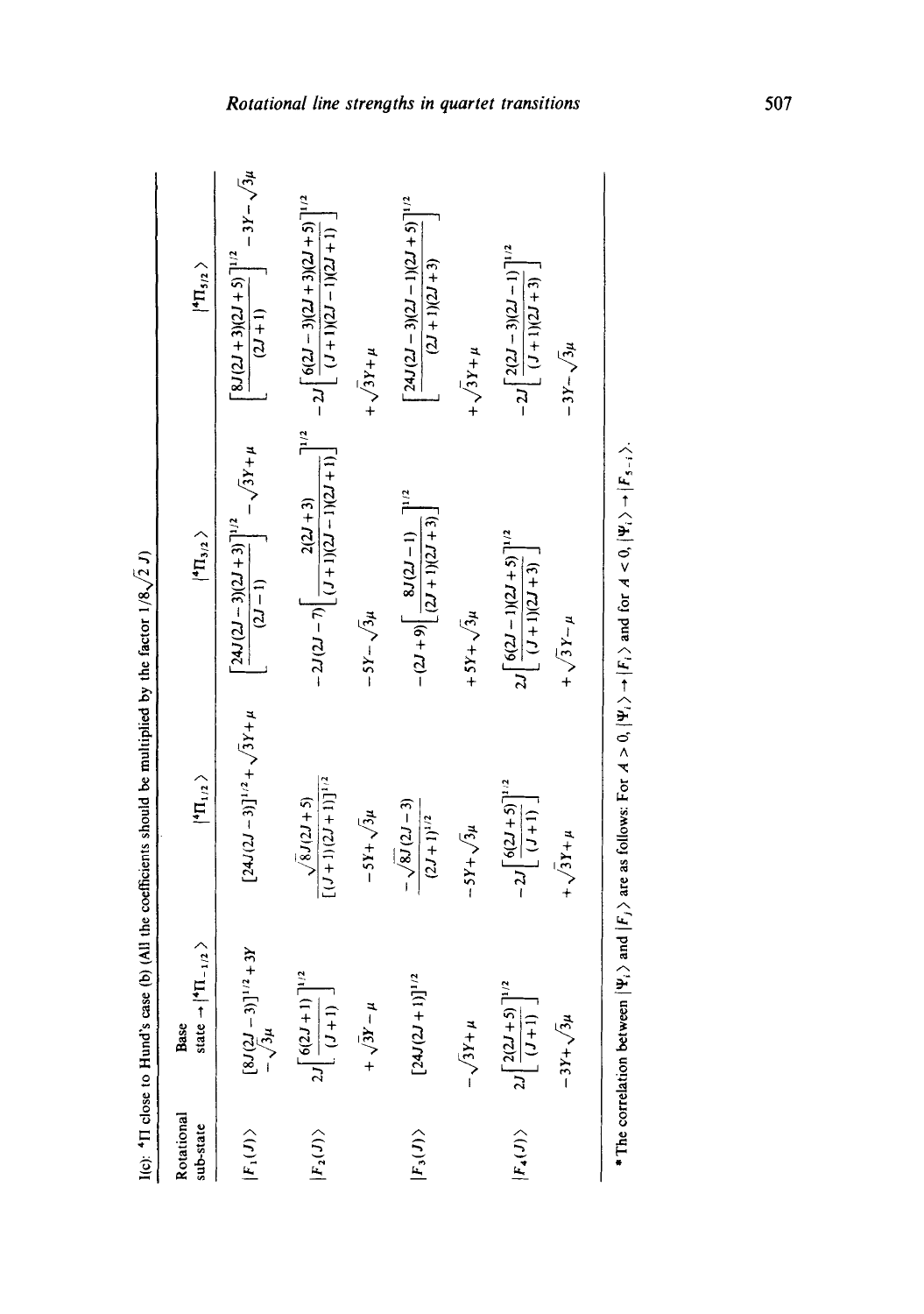follows:

$$
E_1^0(\Omega = -1/2) = T - 3(A - 3\lambda - 3\gamma/2)/2 + B\{(J + 1/2)^2 + 1\},
$$
  
\n
$$
E_2^0(\Omega = 1/2) = T - (A - \lambda - \gamma/2)/2 + B\{(J + 1/2)^2 + 3\},
$$
  
\n
$$
E_3^0(\Omega = 3/2) = T + (A + \lambda + \gamma/2)/2 + B\{(J + 1/2)^2 + 1\},
$$
  
\n
$$
E_4^0(\Omega = 5/2) = T + 3(A + 3\lambda + 3\gamma/2)/2 + B\{(J + 1/2)^2 - 5\},
$$
 (8)

(T is an additive constant). The non-vanishing matrix elements of  $H'_a$  are given by

$$
(H'_a)_{12} = (H'_a)_{21} = -(B - \gamma/2)\sqrt{3(J + 1/2)},
$$
  
\n
$$
(H'_a)_{23} = (H'_a)_{32} = -2(B - \gamma/2)[(J - 1/2)(J + 3/2)]^{1/2},
$$
  
\n
$$
(H'_a)_{34} = (H'_a)_{43} = -(B - \gamma/2)[3(J + 5/2)(J - 3/2)]^{1/2}.
$$
\n(9)

Other elements like  $(H'_a)_{13}$ ,  $(H'_a)_{14}$  and  $(H'_a)_{24}$  etc vanish. Substituting the various parameters is (7) we obtain the eigenfunctions for the four-rotational term series, correct to first order. Table 1b sums up the results. The quantities  $\overline{A}$ ,  $\overline{B}$  and  $\overline{\lambda}$  appearing in the table are defined as

$$
\overline{A} = A - 2B, \overline{B} = B - \gamma/2 \quad \text{and} \quad \overline{\lambda} = \lambda - \overline{B}.
$$
 (10)

The correlation between  $|\psi_i (J) \rangle$  and the more familiar  $|F_i (J) \rangle$  is given by

$$
|\psi_i(J)\rangle \leftrightarrow |F_i(J)\rangle \text{ for regular } (A > 0) \text{ multiplet,}
$$
  

$$
|\psi_i(J)\rangle \leftrightarrow |F_{5-i}(J)\rangle \text{ for inverted } (A < 0) \text{ multiplet.}
$$

## 2.4 *Eigenfunctions of 4II close to Hund's case (b)*

The zeroth order eigenfunctions and energies which form the basis for our perturbation calculations are obtained by diagonalizing Hamiltonian (1) in which we set  $A = 0$  and  $\lambda = 0$ . With this substitution Hamiltonian (1), which we now call  $H_0^b$ , describes the ideal case (b). The first order spin-orbit term  $AL_zS_z$  together with the term in  $\lambda$  in (1) now provides the perturbation  $H<sub>b</sub>$  which causes a deviation from case (b). As before we rewrite (1) as  $H = H_0^b + H_b'$  with

$$
H'_b = AL_z S_z + (2\lambda/3)(3S_z^2 - S^2)
$$
\n(11)

and

$$
H_0^b = B(\mathbf{J} - \mathbf{L} - \mathbf{S})^2,
$$

where we have neglected the small term in  $\gamma$ . The zeroth order wave functions for pure case (b) are expressed as linear combinations of case (a) basis functions. The appropriate coefficient may be obtained from table 1c by setting  $Y(= A/B) = \mu$  $(=\lambda/B)=0$ 

For carrying out perturbation calculation, we need the matrix elements of  $H'_{b}$ between pairs of the four zeroth order wave functions. While the evaluation of these matrix elements poses no particular difficulty, the final expressions are unduly cumbersome. In order to effect further simplification we observe that while a  ${}^{4}$  $\Pi$  state always starts out as case (a) for small rotations, the case (b) character is fully realised only in the asymptotic limit  $J \rightarrow \infty$ . From this observation, we readily realise that in evaluating the matrix elements of  $H_b'$ , it is just sufficient to make use of the asymptotic form for the case (b) coefficients. This will not entail a serious error because we are using the asymptotic form merely to evaluate the perturbation matrix elements. In this limit,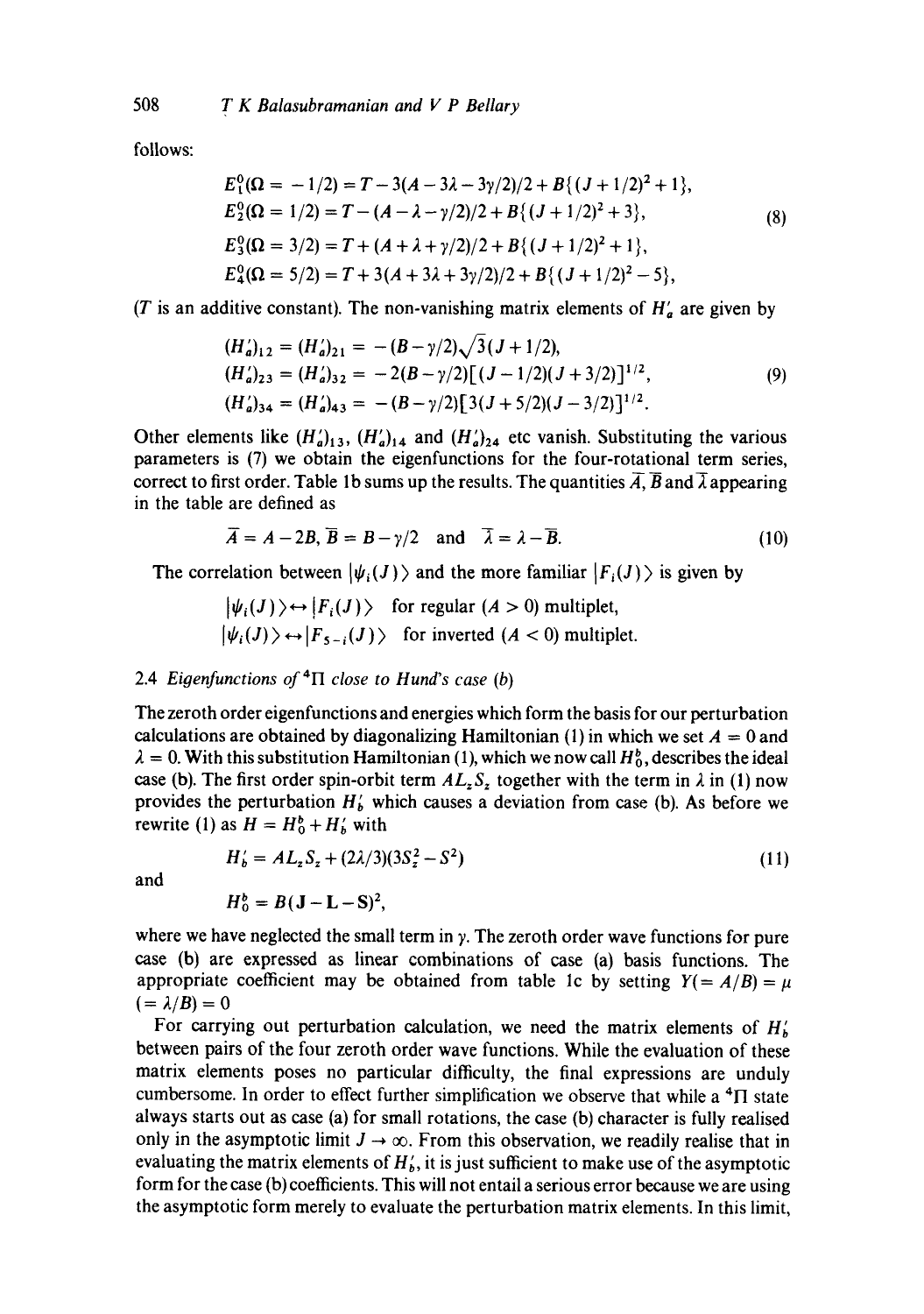the non-diagonal matrix elements are given by

$$
(H'_b)_{12} = (H'_b)_{21} = (H'_b)_{34} = (H'_b)_{43} = -\sqrt{3Y/2},
$$
  
\n
$$
(H'_b)_{13} = (H'_b)_{31} = (H'_b)_{24} = (H'_b)_{42} = \mu,
$$
  
\n
$$
(H'_b)_{23} = (H'_b)_{32} = -Y \text{ and } (H'_b)_{14} = (H'_b)_{41} = 0.
$$
\n(12)

The correct zeroth order energy values needed in the perturbation calculation are given by

$$
F_1^0(J) = B\{(J-3/2)(J-1/2)-1\},
$$
  
\n
$$
F_2^0(J) = B\{(J-1/2)(J+1/2)-1\},
$$
  
\n
$$
F_3^0(J) = B\{(J+1/2)(J+3/2)-1\},
$$
  
\n
$$
F_4^0(J) = B\{(J+3/2)(J+5/2)-1\},
$$
\n(13)

The superscript  $0$  in (13) is to remind us that these are the zeroth order energies. Using  $(7)$  along with  $(12)$  and  $(13)$ , we finlly arrive at the wave functions correct to first order. Again, the corrected wave functions are expressed in case (a) basis and are given in table lc.

## 2.5 *Calculation of rotational line strengths*

The general problem of calculating line strengths is laborious. For a detailed account we refer the reader to earlier works (Kovács 1969; Hougen 1970). In the present discussion we shall give only a bare outline of the procedure followed in our calculation.

We first recall that the line strength is given by:

$$
S_{ij}(J',J'') = \sum_{M'M'} |\langle F'_i(J')|\mu_R|F''_j(J'')\rangle|^2,
$$
 (14)

where

 $i, j = 1, 2, 3, 4$  and  $R = X, Y, Z$ .

Here  $\mu_R$  represents the Rth component of the electric dipole moment in the spacefixed frame X, Y, Z.  $|F_i(J)\rangle$  is, of course, the rotational wave function for the *i*th multiplet component discussed in detail in previous sections. (Note that the wave functions have an  $M$ -labelling which is not explicit in our notation). As we have chosen to express the rotational eigenfunctions in case (a) basis which exploits the molecular z axis as the quantization axis, it is necessary that we express  $\mu_R$  in terms of the molecule fixed components  $\mu_r$ , through the direction cosines  $\alpha_{\text{RF}}$ . The relation is

$$
\mu_R = \sum_r \alpha_{Rr} \mu_r. \tag{15}
$$

In order to proceed further we first note that for molecules in gas phase and field-free environment all directions in space are equivalent. It is sufficient, therefore, to compute  $S_{ij}$  for one particular component  $\mu_R$  without loss of generality. We shall then specialize for the Zth component  $\mu_z$  in our calculations. This choice is the simplest because it gives the especially simple M selection rule,  $\Delta M = 0$ . By using (15), we can show that

$$
\mu_Z = (\mu_x - i\mu_y)(\alpha_{Zx} + i\alpha_{Zy})/2 + (\mu_x + i\mu_y)(\alpha_{Zx} - i\alpha_{Zy})/2 + \mu_z \alpha_{Zz}.
$$
 (16)

The various non-vanishing matrix elements of (16) between case (a) base states are tabulated by Hougen (1970). In our problem, we are treating an orbitally-allowed, spin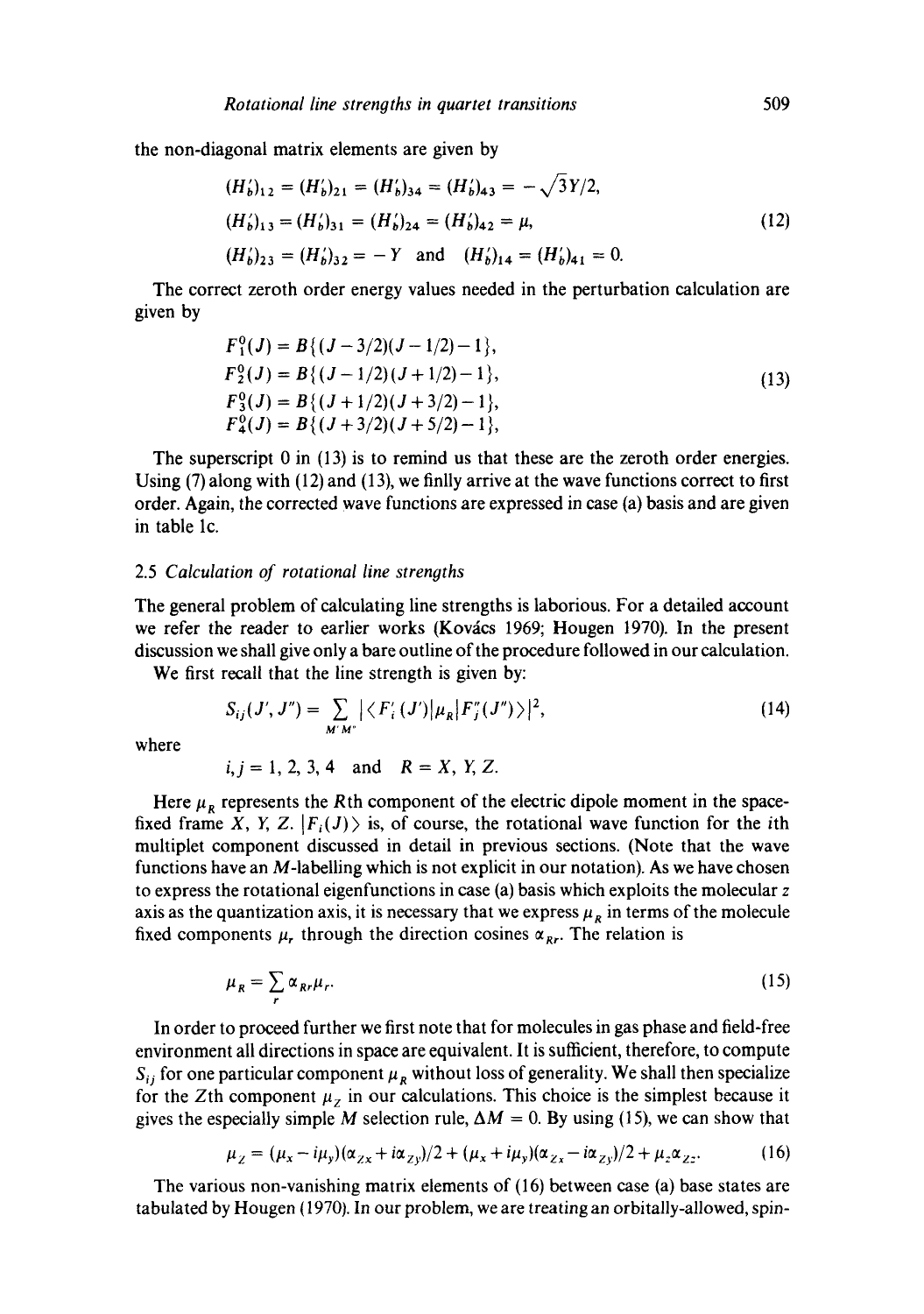allowed electric dipole transition. So, we have the obvious selection rule  $\Delta\Sigma = 0$  for the spin projection  $\Sigma$ . Application of this to the general transition

$$
|F_i'(J')\rangle \to |F_j''(J'')\rangle,\tag{17}
$$

reduces the problem to one of evaluating the transition amplitudes for the four case (a) sub-transitions:

$$
\left| \begin{array}{l} 4\Sigma_{-3/2} \end{array} \right\rangle \rightarrow \left| \begin{array}{l} 4\Pi_{-1/2} \end{array} \right\rangle, \left| \begin{array}{l} 4\Sigma_{-1/2} \end{array} \right\rangle \rightarrow \left| \begin{array}{l} 4\Pi_{1/2} \end{array} \right\rangle,
$$
  

$$
\left| \begin{array}{l} 4\Sigma_{1/2} \end{array} \right\rangle \rightarrow \left| \begin{array}{l} 4\Pi_{3/2} \end{array} \right\rangle \text{ and } \left| \begin{array}{l} 4\Sigma_{3/2} \end{array} \right\rangle \rightarrow \left| \begin{array}{l} 4\Pi_{5/2} \end{array} \right\rangle.
$$

Each of these sub-transitions obey the J selection rule  $\Delta J = 0, \pm 1$ , leading to the familiar Q, R and P branches. We have evaluated the effective transition amplitudes for all the above sub-transitions and for each of the branches. These are summarized in table 2.

For a  ${}^{4}\Sigma_{-}{}^{4}\Pi$  transition one expects, in general, 48 branches of various types (Herzberg 1950). While it is straightforward to obtain the line strengths for each such branch by adopting the procedure indicated above, it is not feasible to tabulate the formulae, in the interest of space. We shall, therefore, be content with giving two illustrative examples of how the contents of tables 1 and 2 may be used in arriving at the line strengths for any particular branch.

## 2.6 *Illustrative examples*

(i)  ${}^4\Sigma$ (int) -  ${}^4\Pi_r(\sim a)$ , line strength of  $P_{31}$  (J) line:

For this case, explicitly, the rotational transition is  $|F'_3(J-1)\rangle \rightarrow |F''_1(J)\rangle$ . Referring to tables  $1a$ , b and  $2$  (row  $1$  for  $P$  branch) we find the transition amplitude to be

$$
a_{J-1}^{-}/\sqrt{2 \times 1 \times - [(2J-1)(2J-3)/8J]^{1/2}}
$$
  
+  $b_{J-1}^{-}/\sqrt{2 \times \sqrt{3B}(J+1/2)/(A-4\lambda) \times - [(2J-1)(2J+1)/8J]^{1/2}}$   
+  $b_{J-1}^{-}/\sqrt{2 \times 0 \times - [(2J+1)(2J+3)/8J]^{1/2}}$   
+  $a_{J-1}^{-}/\sqrt{2 \times 0 \times - [(2J+5)(2J+3)/8J]^{1/2}}$ .

The line strength for the  $P_{31}(J)$  line is obtained by squaring this amplitude which, on simplification becomes

$$
{(2J-1)/8J}(a_{J-1}^-(2J-3)^{1/2}+\sqrt{3B}(2J+1)(2J+1)^{1/2}/2(\overline{A}-4\overline{\lambda}))^2
$$

the coefficients  $a_{j}$ ,  $b_{j}$  etc are given by (2) and (3).

In a similar fashion the line strengths for the other branches may be worked out. (ii)  ${}^4\Sigma$ (int)  $\rightarrow {}^4\Pi (\sim b)$ , line strength of Q <sub>24</sub>(J): Explicitly, the rotational transition is

$$
|F_2'(J)\rangle \rightarrow |F_4''(J)\rangle.
$$

Since the  ${}^{4}$ II is close to case (b), we have to refer to table 1c for the wave functions. Referring now to tables la, c and 2 (row 2 for  $Q$  branch), we obtain the transition amplitude to be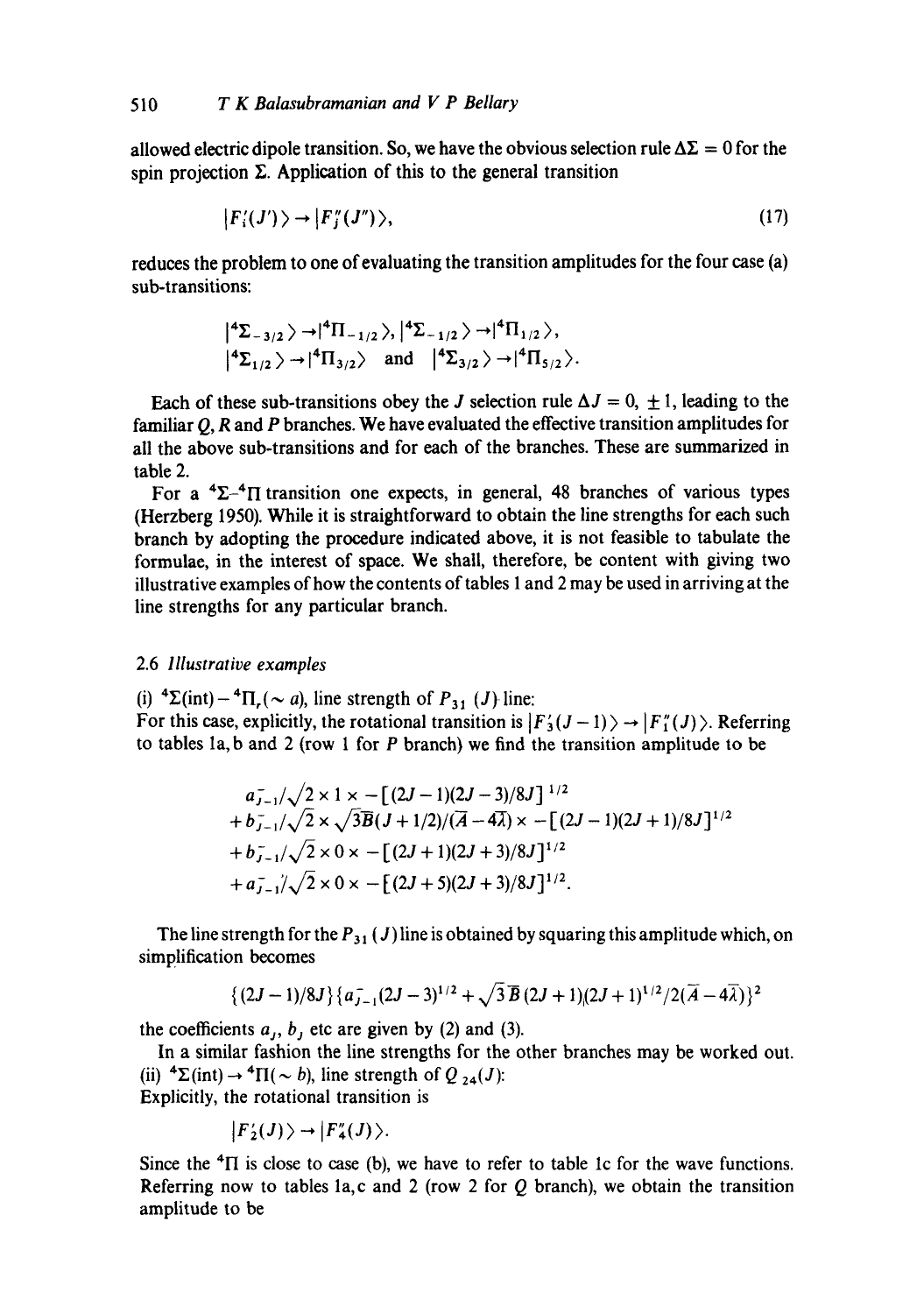|        |                                                               | Sub-transition                                         |                                                                                                                |                                                                                     |
|--------|---------------------------------------------------------------|--------------------------------------------------------|----------------------------------------------------------------------------------------------------------------|-------------------------------------------------------------------------------------|
| Branch | $\rightarrow$ <sup>4</sup> $\Pi$ <sub>-1/2</sub><br>$2 - 3/2$ | $T_{-1/2}$ + $T_{1/2}$                                 | $4\Sigma_{1/2} \rightarrow 4\Pi_{3/2}$                                                                         | $\begin{aligned} \mathbf{A\Sigma}_{3/2} \rightarrow \mathbf{H}_{5/2} \end{aligned}$ |
|        | $-3$ ] <sup>1/2</sup><br>$L(1 - L)$                           | $\left[\frac{(2J-1)(2J+1)}{8J}\right]^{1/2}$           | $\left[\frac{(2J+1)(2J+3)}{8J}\right]^{1/2}$                                                                   | $\left[\frac{(2J+5)(2J+3)}{8J}\right]^{1/2}$                                        |
|        | $\left[\frac{(2J-1)(2J+1)(2J+3)}{8J(J+1)}\right]^{1/2}$       | $+ (2J+1) \left[ \frac{(2J+1)}{8J(J+1)} \right]^{1/2}$ | $+\left[\frac{(2J-1)(2J+1)(2J+3)}{8J(J+1)}\right]^{1/2}+\left[\frac{(2J+5)(2J-3)(2J+1)}{8J(J+1)}\right]^{1/2}$ |                                                                                     |
|        | $(1+5)$ <sup>1/2</sup><br>$\lceil (2J+3) (2J$                 | $\left[\frac{(2J+1)(2J+3)}{8(J+1)}\right]^{1/2}$       | $+\left[\frac{(2J-1)(2J+1)}{8(J+1)}\right]^{1/2}$                                                              | $+\left[\frac{(2J-1)(2J-3)}{8(J+1)}\right]^{1/2}$                                   |

**Table 2.** Electric dipole transition amplitudes for  ${}^{4}\Sigma_{0}$ ,  ${}^{4}\Pi_{0}$ , case(a) sub-transitions. Table 2. Electric dipole transition amplitudes for  ${}^{4}\Sigma_{\Omega}$  - ${}^{4}\Pi_{\Omega}$  case(a) sub-transitions.